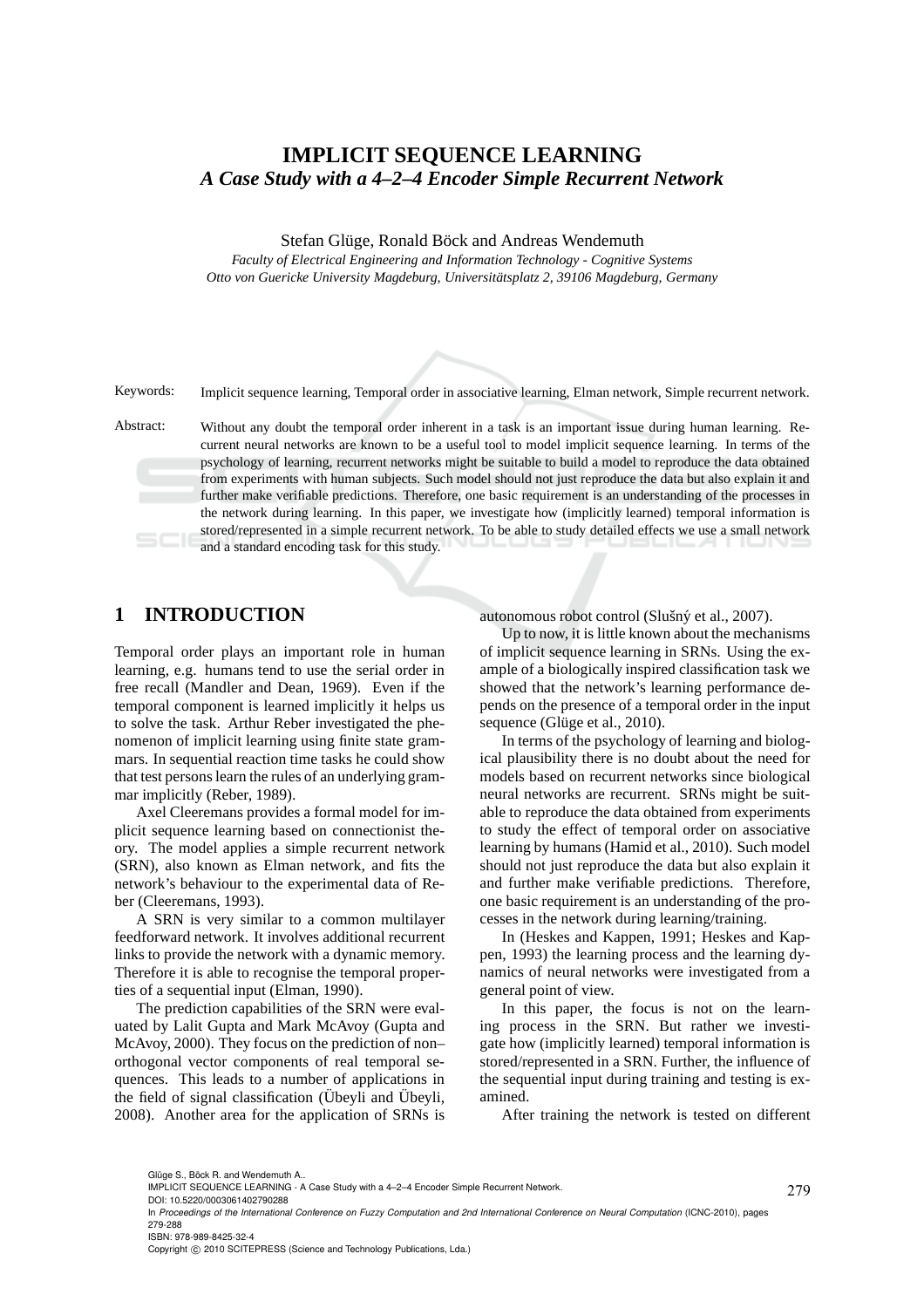input sequences under different conditions, e.g. with and without working memory. To be able to study detailed effects we use a small network and a standard encoding task for this study.

# **2 THE 4–2–4 ENCODER SRN**

Figure 1 shows a conceptual diagram of a SRN. Compared to a feedforward network the SRN has an additional context layer. Each hidden unit is connected to *one* corresponding context unit. The weights of these recurrent connections are fixed to 1. Thereby, each context unit stores a copy of the output of the corresponding hidden unit. At the next time step each context unit feeds its copy back to all hidden layer units. Due to the time delay and the feedback loop in the information processing flow the network is able to memorise earlier internal states. Therefore, the output of the hidden layer depends on the actual input *and* implicitly on input from all previous time steps.



Figure 1: Conceptual Diagram of a SRN.

### **2.1 Learning Task**

The encoding task is the conversion of four 1−of−4 coded input vectors into a binary representation and vice versa. For the network, the task is first to find a mapping for the 1−of−4 coded input into a binary code. The second part is the retrieval of the binary coded input into a 1−of−4 coded output. Table 1 shows one possible solution for the problem.

Table 1: 4–2–4 encoding.

| Input | <b>Binary Code</b> | Output |
|-------|--------------------|--------|
| 0001  | 00                 | 0001   |
| 0010  | 01                 | 0010   |
| 0100  | 10                 | 0100   |
| 1000  | 11                 | 1000   |

Attention should be paid to the fact that the encoding is independent of the sequence of input vectors. The network learns a direct mapping between input and output. Nevertheless, we will see that the SRN implicitly learns a temporal relation between inputs and uses this as an advantage for memorising.

### **2.2 Network Configuration**

If we denote  $y^{(0)}(t)$ ,  $y^{(1)}(t)$  and  $y^{(2)}(t)$  as output vectors of the input, hidden, and output layer at time *t*,  $a^{(l)}(t)$  with  $l = 1,2$  as network activation vectors of the hidden and output layer, and  $w^{(l,l')}$  as weight matrices between layer  $l$  and  $l'$ , the forward pass of the 4–2–4 encoder SRN (Fig. 2) with activation function *f* can be written as:

$$
a_i^{(1)}(t) = \sum_j w_{ij}^{(1,0)} y_j^{(0)}(t) + \sum_j w_{ij}^{(1,1)} y_j^{(1)}(t-1), \quad (1)
$$

$$
y_i^{(1)}(t) = f(a_i^{(1)}(t)),
$$
\n(2)

$$
a_i^{(2)}(t) = \sum_j w_{ij}^{(2,1)} y_j^{(1)}(t),
$$
\n(3)





The input layer consists of 4 input units which simply excite or not, given the coding of the input vector. The hidden layer has the *hyperbolic tangent* as activation function. Hence, the output of the hidden layer is

$$
y_i^{(1)}(a_i^{(1)}) = \tanh(a_i^{(1)})
$$
. (5)

Each hidden layer unit is connected to one corresponding unit in the context layer. The connection weights are fixed to 1. The context units are fully connected to the hidden layer providing it with the hidden layer output from the previous time step. Four different input vectors can be represented by two bit. Since we want the network to code the input vectors into a binary representation the number of units in the hidden layer is set to two. Furthermore, the two hidden units are fully connected to four output units. This corresponds to the retrieval of the binary coded input into a 1−of−4 coded output. As the output units shall generate values between 0 and 1 their activation function is the *logistic* function. The network output is

$$
y_i^{(2)}(a_i^{(2)}) = \frac{1}{1 + e^{-a_i^{(2)}}}.
$$
 (6)

Note that the hyperbolic tangent at the hidden layer produces values between −1 and 1. The internal representation for the input will consist of values in the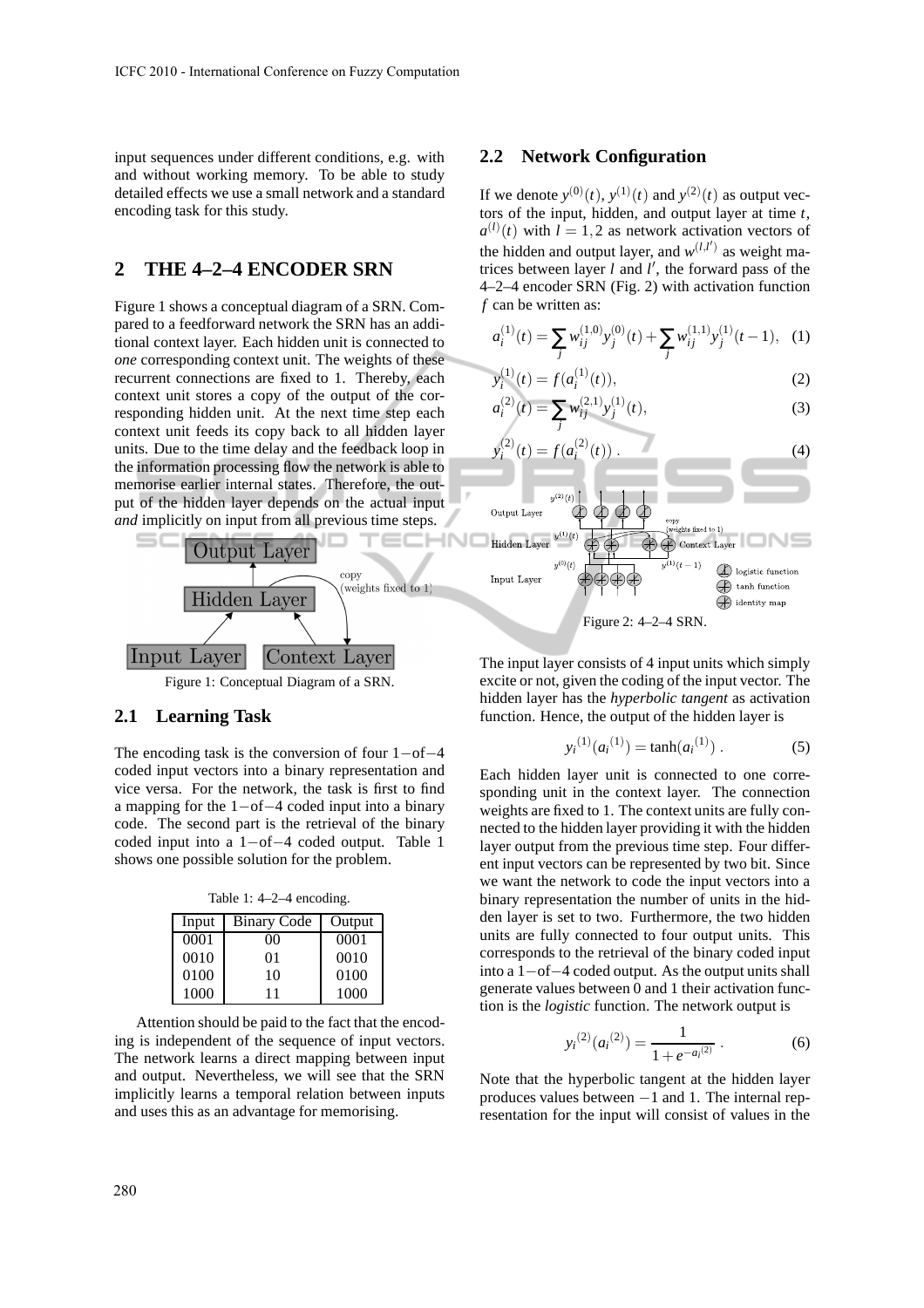interval  $(-1,1)$  and not of 0 and 1 as in Table 1. It is still required that the internal representation be 'binary' in the sense that the hidden layer has to produce coding values for a uniquely distinguishable mapping at the output layer. The input and output is presented to the network as shown in Table 1.

The SRN can be seen as a feedforward network with additional inputs from the context layer and any algorithm for feedforward networks can be used to train it (Elman, 1990).

### **2.3 Network Training**

We use the backpropagation algorithm to train the SRN. To do so, two constraints have to be fulfilled.

- 1. The context units must be initialised with some activation for the forward propagation of the first training vector. Commonly, these initial values are zero.
- 2. The activation levels of the hidden layer must be stored in the context layer after each back propagation phase. Hence, the context layer shows the state of the hidden layer delayed by one time step.

After each input the network output is compared to the desired output and the mean square error is propagated back through the network. The weights are updated with the constant learning rate  $\epsilon = 0.1$ . Since each output is evaluated right away, the process corresponds to *online* learning.

The weights are initialised with uniformly distributed random values in the interval  $[-0.3, 0.3]$ (apart from the fixed hidden–to–context layer weights). The learning rate and weight initialisation interval are chosen according to preliminary tests. We use the combination that yielded best training results after 1000 training cycles.

## **3 SIMULATIONS**

The above described network was implemented in Matlab. Since we are interested in the network's ability in terms of implicit sequence learning we present the training input in two different ways, a sequential and a random one.

One training cycle consists of a presentation of all four input vectors that are shown to the network one after another. For the case of a deterministic order the first cycle is repeated for the whole training. This implies a strong temporal relationship between the input vectors since each one has a fixed successor. For the case of a random order in each cycle the temporal correlation between the input vectors is very weak.

If we denote the input vectors with the numbers from one to four we can describe the two types of sequences as follows:

| det. sequence   | cycle n<br>cycle $n+1$<br>$\ldots$  1234 1234  $\ldots$ |
|-----------------|---------------------------------------------------------|
|                 | cycle n<br>cycle $n+1$                                  |
| random sequence | $\ldots$ 4312   2134                                    |

The network is trained for 1000 cycles. Hence, every input vector is shown 1000 times to the network. This results in 4000 training steps or rather 4000 weight updates.



To measure the success of the network we evaluate the output according to the winner–take–all principle. The unit with the highest activation is counted as 1 the remaining as 0. Thus, the network's output is always mapped onto a corresponding target vector.

We evaluate the network output in terms of the probability of success  $(P<sub>S</sub>)$  for each training cycle. When training starts the probability to excite the correct output is one out of four  $(P<sub>S</sub> = 0.25)$ . At the end of training the network should have learned the coding and always deliver the target vector, therefore we expect  $P_S = 1$ .

Since the weights are initialised randomly the learning curves for single networks may differ considerably. As we want to compare the general behaviour of the network we train 100 networks on each type of input sequence. Afterwards we calculate the mean probability of success over the 100 networks  $(\overline{P_S})$  for the two test cases. In Figure 3  $\overline{P_S}$  is plotted against the number of training cycles. In general, the networks perform better on a deterministic input sequence than on a random one. In both cases, however, the expected  $\overline{P_S} = 1$  is not reached, which we will explain in the following.

Figure 4 shows the distribution of  $P<sub>S</sub>$  for the 100 networks after training. We plot the number of networks  $n$  against the final probability of success  $P_S$ . Trained with a deterministic sequence one half of the networks  $(n = 51)$  learned the encoding completely  $(P<sub>S</sub> = 1$  by the end of the training). On the other hand, only 23 networks could succeed if trained with a random sequence.

In summary it is more likely that a network trained with a deterministic sequence is able to learn the task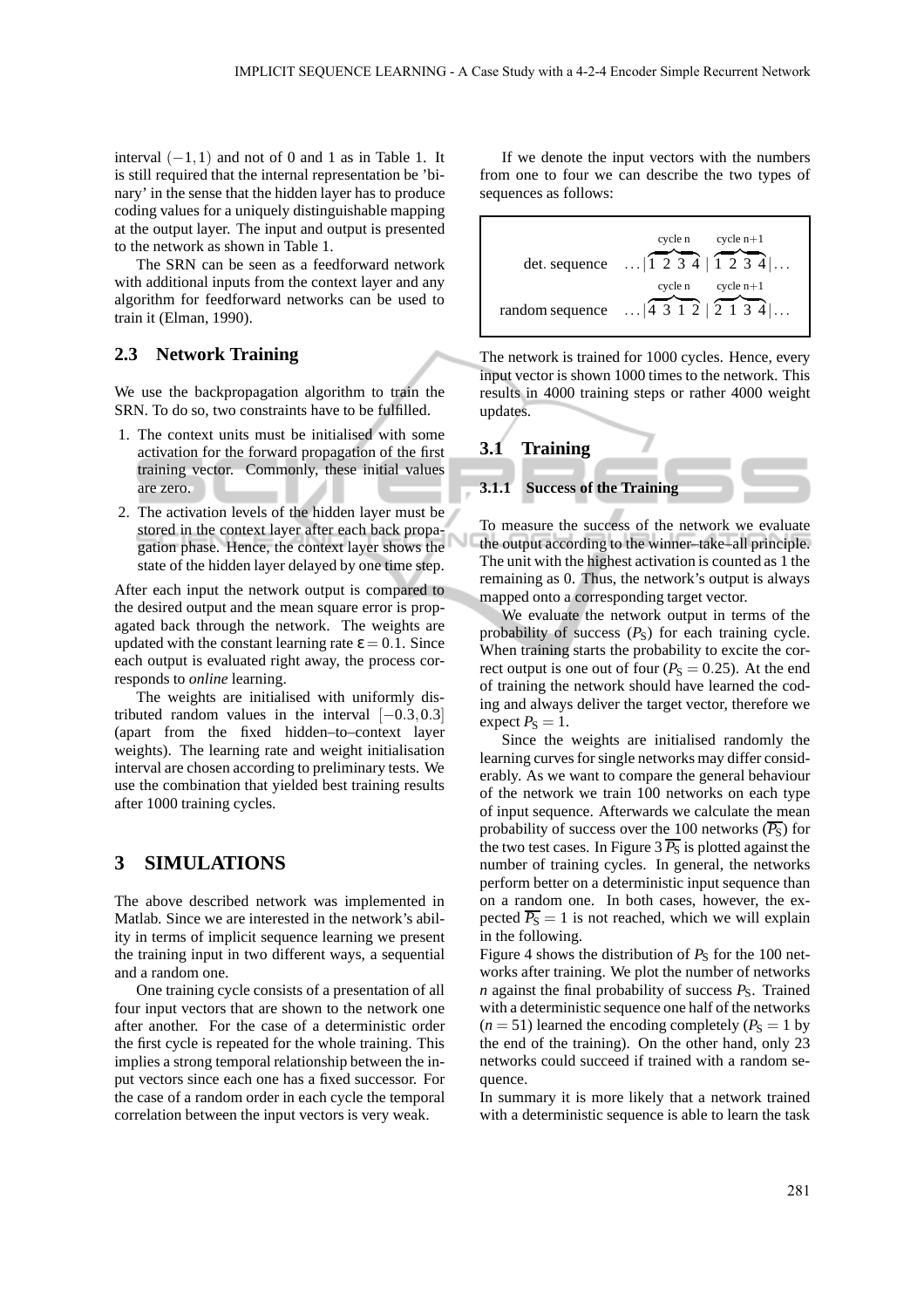

Figure 3: Success of training for the deterministic and random sequence.



Figure 4: Distribution of final probability of success after training of 100 nets.

in the training. The reason is the temporal correlation between the input vectors. This extra information, which is only provided in the deterministic sequence, raises the probability of the SRN to learn the task.

### **3.1.2 Unstable Solutions and Training Algorithm**

Apparently, the learning task is quite demanding, since a high percentage of the networks could not find an optimal solution. Those networks that did not succeed in training learned an unstable solution.

Figure 5 exemplarily shows the activation of the two hidden units during training for a network that did not find a distinct encoding. Each input vector is presented once per training cycle. We plotted the activation of each hidden unit for one specific input. The combination for the units' activation represents the network state and therefore, the coding of the input vector. At the beginning of the training all inputs are represented by activations around zero. At the end of the training one can see that input vector 2 and 4 are well distinguishable while the inputs 1 and 3 re-



Figure 5: Hidden layer output during training for the four inputs of a network that did not succeed in training.

sult in a nearly identical activation. The network did not learn to distinguish these input vectors.

Table 2 shows the exact numerical values for the activations caused by each input vector at the end of the training.

**JBLIC ATIONS** 

Table 2: Final hidden layer activations of a network that did not succeed in training (input 1 and 3 hardly distinguishable).

| <b>Input Vector</b> | Unit 1    | Unit 2    |
|---------------------|-----------|-----------|
|                     | $-0.8770$ | 0.3435    |
|                     | 0.9999    | 0.5431    |
| 3                   | $-0.7429$ | 0.2746    |
|                     | 0.6793    | $-0.9983$ |

It might be possible to avoid such unsuccessful training results by a more sophisticated training algorithm (e.g. a variable learning rate, a better measure for the network error etc.). Nevertheless, some networks learned to solve the task with the simple learning algorithm we used. Figure 6 shows the activation of the two hidden units during training for a network that found a distinct encoding. Again, we plotted the activation of each hidden unit for one specific input vector.

Table 3 shows the exact numerical values for the activations caused by each input at the end of the training.

Table 3: Final hidden layer activations of a network that succeeded in training (all inputs distinguishable).

| <b>Input Vector</b> | Unit 1    | Unit $2$  |
|---------------------|-----------|-----------|
|                     | 0.2384    | 0.9794    |
|                     | -0.9999   | 0.9876    |
| 3                   | $-0.9988$ | $-0.9872$ |
|                     | 0.9993    | –0.9068   |

Since we are only interested in the influence of the temporal context in the input sequence and the role of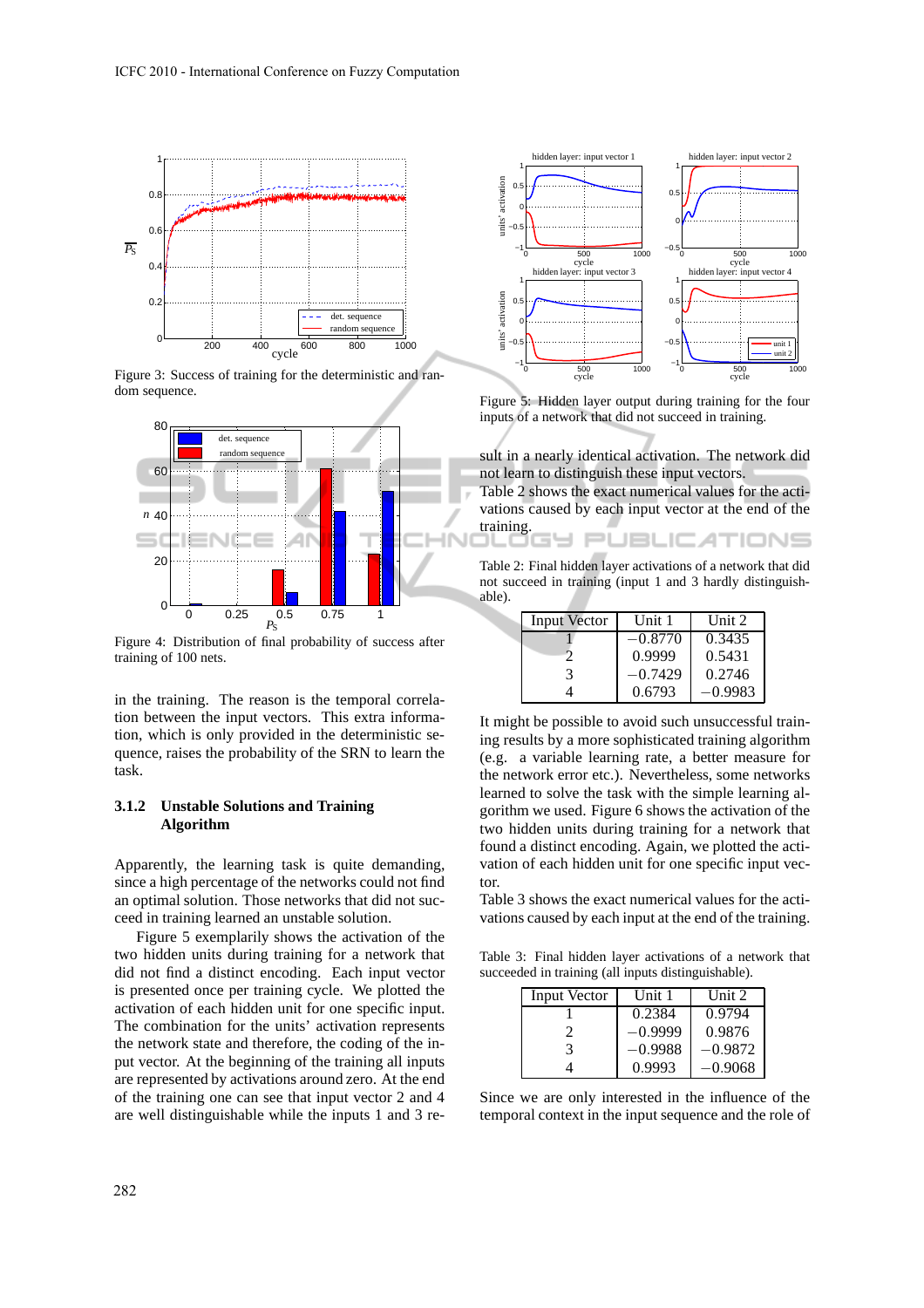

Figure 6: Hidden layer output during training for the four inputs of a network that succeeded in training.

the context layer we did not optimise the learning algorithm. By that, we have the opportunity to compare the results of the training while the *only* difference is the sequence of training inputs. An optimal learning algorithm for the given task is not in the focus of our study.

#### **3.1.3 Weights of the Context Layer**

The success of the training shows that the networks use the temporal relations of the input vectors. The question is, how is this represented in the network? The answer lies in the weights of the network since this is the only parameter that is changed during training. Further, the key component to sequence learning is the context layer, thus we investigate the development of the weights of this layer.

Two context units are fully connected to two hidden units. This results in four weights in the context weight matrix,  $w_{ij}^{(1,1)}$  with  $i, j = \{1, 2\}$  (cf. Eq. 1). Figure 7 exemplarily shows the weights of the context layer during training. We plotted the four context weights of two networks that solved the task ( $P_S = 1$ ) at the end of the training). Each training cycle consists of four input vectors. A training of 1000 cycles results in 4000 weight updates. The red lines show the weights of a network trained with a random sequence. The blue lines those of a network trained with a deterministic sequence. Each line shows one weight of the weight matrix.

For a deterministic sequence the weights take a value between −2.5 and 2.5. Longer training would result in higher weights, since the network tries to generate exactly 1 at the output. This value is never reached by the activation functions of the hidden and output units.

The random sequence leads to vanishing context weights. The network learns that there is no temporal



Figure 7: Development of weights in context layer.

dependency in the input. This leads to the remarkable result that the SRN turns into a standard feedforward network and omits all context information.

### **3.2 Testing**

For testing, we chose the networks that solved the task at least in the last training cycle  $(P<sub>S</sub> = 1)$ . As we will see this criterion does not ensure that the solution the network found is stable. We got 51 networks trained with the deterministic sequence and 23 trained with the random sequence for the test. The two sequence types were presented to this networks again for 1000 cycles.

#### **3.2.1 Test with the Deterministic Sequence**

**Networks Trained with the Deterministic Sequence** should also produce comparable results during testing. In our case 3 of the 51 networks performed worse in the test run ( $P_S = 0.25$  or 0.5). An analysis of these networks showed that two of them did not learn a distinct encoding in the hidden layer. In fact, the two networks did not provide a binary coding but a mixed coding or fuzzy coding which was unstable.

The third had learned a clear encoding in the hidden layer but produced poor results in the test run. Further investigation of the network showed that the strange behaviour in the test run results from the missing context information at the initial test input. When testing starts, the output of the context layer is set to zero. Therefore, the first test input is processed at the hidden layer without contextual information. This gap in the flow of information from the context to the hidden layer was sufficient to cause "confusion" in the network which lead to the poor results. In other words, the network based the decision, which input vector to code, primarily on the context of an input then on the input itself.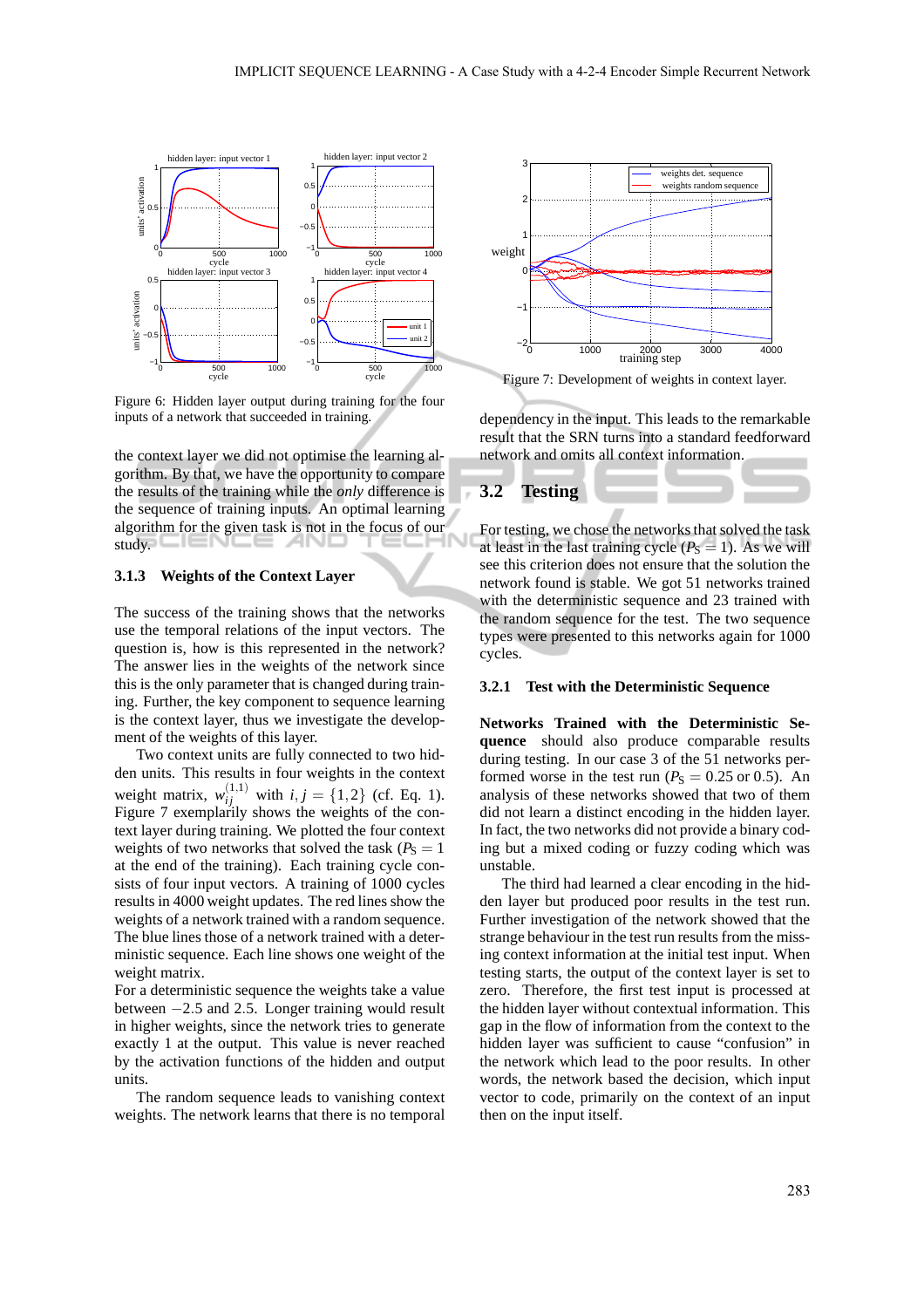The mean probability of success of the 51 networks during testing is constant  $\overline{P_S} = 0.9657$ .

**Networks Trained with the Random Sequence** turned into feedforward networks by setting the context weights to zero. The encoding is based solely on the current input. Therefore, we expect that it does not matter whether the networks are tested with a random or deterministic sequence. In case of the random sequence 5 of the 23 networks showed an oscillating behaviour with a success rate between 75% and 100%. Apparently the 5 outliers learned an unstable solution during training. The remaining networks solved the task in testing as in training to 100%.

The mean probability of success of the 23 networks during testing is constant  $\overline{P_S} = 0.9457$ .

# **3.2.2 Test with the Random Sequence**

**Networks Trained with the Deterministic Sequence** did not learn just the input itself but also the temporal correlation between inputs. Tested on a random sequence this temporal information is missing. Further the temporal correlation that was learned during training can be misleading. For instance if the network learned that input vector 1 is followed by 2 but in the next step vector 3 is presented. Then the network has to process two conflicting informations. The input layer indicates vector 3 to the hidden layer but the *context* at the present time–step indicats vector 2 to the hidden layer.

This results in a poor overall performance in the test run. Figure 8 shows the mean probability of success of the 51 networks during testing. The spiky character of the curve can be explained with the fact that parts of the random sequence may be equal to the deterministic sequence.

**Networks Trained with the Random Sequence** keep the high performance during testing. The mean probability of success of the 23 networks during testing is about  $\overline{P_S} \approx 0.95$  (Fig. 8). This can be explained by the pure feedforward processing of these networks. The training with the random sequence turned them into feedforward networks, thus the learned mapping between input and output is independent of the temporal context of the input.

#### **3.2.3 Summary of the Test Results**

Table 4 shows the mean probability of success of the tested networks for the four combinations of training and testing.



Figure 8: Probability of success during testing with the random sequence.

|         |             | training      |                |
|---------|-------------|---------------|----------------|
|         | ٢s          | det. seq.     | random seq.    |
| testing | det. seq.   | 0.9657        | 0.9457         |
|         | random seq. | $\approx 0.5$ | $\approx 0.95$ |

Networks tested with their training sequence unsurprisingly perform very well in the test run. Those who did not succeed in the test learned an unstable solution during training.

We saw that networks trained with the deterministic input sequence performed very poor in the test with a random sequence. The networks learned the coding based on the actual input plus contextual information. The test result shows that this contextual information is not just some add on but absolutely necessary for the networks to solve the new task. Since the networks saw just one type of input sequence they do not generalise to other types of sequences.

The networks that were trained with a random sequence turned into feedforward networks during training (cf. Sec. 3.1.3). Therefore, they could deal with any kind of input sequence since the encoding of an input is independent of the input sequence.

### **3.3 Test Without Context Layer**

The result of the test run with the random sequence shows that networks trained with the deterministic sequence heavily rely on the temporal structure of the input. To investigate the influence of the context layer we tested the networks again. This time we take the trained networks and set their context weights to zero. Thereby networks trained with a deterministic sequence lose the previously learned temporal correlation between input vectors.

Those networks trained with a random sequence have zero context weights already thus, the replacement by zero should have no effect to them.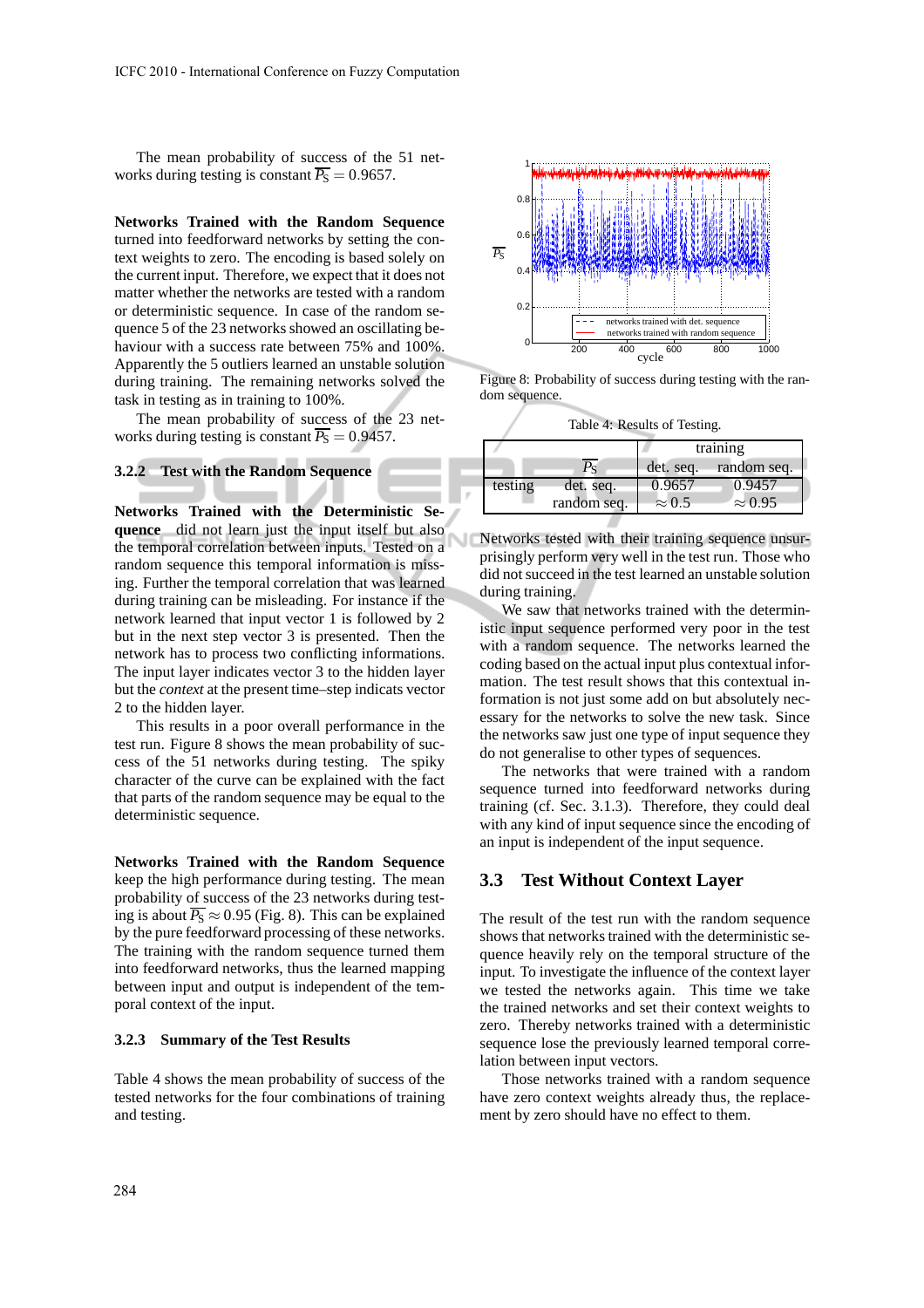We test the modified networks with the deterministic sequence for 1000 cycles. Table 5 shows the mean probability of success in this test. The performance of the networks trained with a deterministic sequence drops dramatically while those trained with a random sequence still perform very well (cf. Tab. 4).

Table 5: Results of Testing without context layer.

|         |           | training |                       |
|---------|-----------|----------|-----------------------|
|         |           |          | det. seq. random seq. |
| testing | det. seg. | 0.5196   | 0.9257                |

Figure 9 shows the distribution of  $P<sub>S</sub>$  for the 51 networks trained with the deterministic sequence. Not all networks rely on the context layer to the same extend. The majority of the networks  $(n = 29)$  achieve  $P<sub>S</sub> = 0.5$  in the test run. For 13 networks the context layer was less significant. They obtain a probability of success above average,  $P_S = 0.75$ . Further, 9 networks rely on the context layer to a greater extent and therefore perform below average,  $P_S = 0.25$ .



Figure 9: Distribution of success for testing without context layer.

The 23 networks trained with a random sequence have zero context weights already. Their probability of success remains high,  $\overline{P_S}$  = 0.9239. Figure 9 shows that 18 networks succeeded the test run. Another 5 networks achieved only a probability of success of 50% or 75%. This does not imply an importance of the context layer to these networks. The mean probability of success  $\overline{P_S} = 0.9239$  is comparable to those achieved in the test with context layer in Section 3.2.1  $(\overline{P_{\rm S}} = 0.9457)$ .

All in all, the test shows the relevance of the context layer for networks trained with the deterministic sequence. After removal of this layer the performance in this test drops from  $\overline{P_S} = 0.9657$  (with context layer) to  $\overline{P_S} = 0.5196$  (without context layer). Further, Figure 9 points out that the influence of the context layer may differ from network to network even if the networks are trained in the same manner.

For networks trained with a random sequence the context layer is of little importance as expected.

# **3.4 Output Sequences and their Characteristics**

#### **3.4.1 Sequence Generation**

Recurrent networks tend to oscillate, even if the input is zero the networks produce an activation in the output layer. Networks trained with a random sequence do not oscillate since the feedback connections are zero. We presented one initial input followed by zeros for the duration of 1000 cycles and observed the sequences that are generated. The networks trained with a deterministic sequence produce a variety of sequences. We observed four classes of sequences after evaluation of the behaviour of the 51 networks that succeeded the training with the deterministic sequence. The types of sequences are:

- 1. full cycle oscillation,
- 2. half cycle oscillation,
- 3. constant after transient oscillation,
- 4. others.

1N

This distinction is not universally valid but seems to be most adequate in terms of evaluation of the observed data.

**Full Cycle Oscillation (FCO):** is a sequence that reproduces the trained input sequence completely,

e.g. ... 
$$
1 \overline{) \ 2 \ 3 \ 4 \ | \ 1 \ 2 \ 3 \ 4 \ | \dots
$$
,  
or ...  $| \ 2 \ 3 \ 4 \ 1 \ | \ 2 \ 3 \ 4 \ 1 \ | \dots$ 

In every cycle all four training inputs appear in the order of the deterministic sequence (1, 2, 3, 4) but the cycle does not necessarily start with "1".

**Half Cycle Oscillation (HCO):** is a sequence that reproduces some part of the trained input sequence with the period of a half cycle,

e.g. ... 
$$
1 \overline{4} \overline{1} \overline{4} \overline{1} \overline{4} \overline{1} \overline{4} \overline{1} \overline{4} \overline{1} \overline{4} \overline{1} \dots
$$
,  
or ...  $|2 \overline{3} \overline{2} \overline{3} |2 \overline{3} \overline{2} \overline{3} \overline{1} \dots$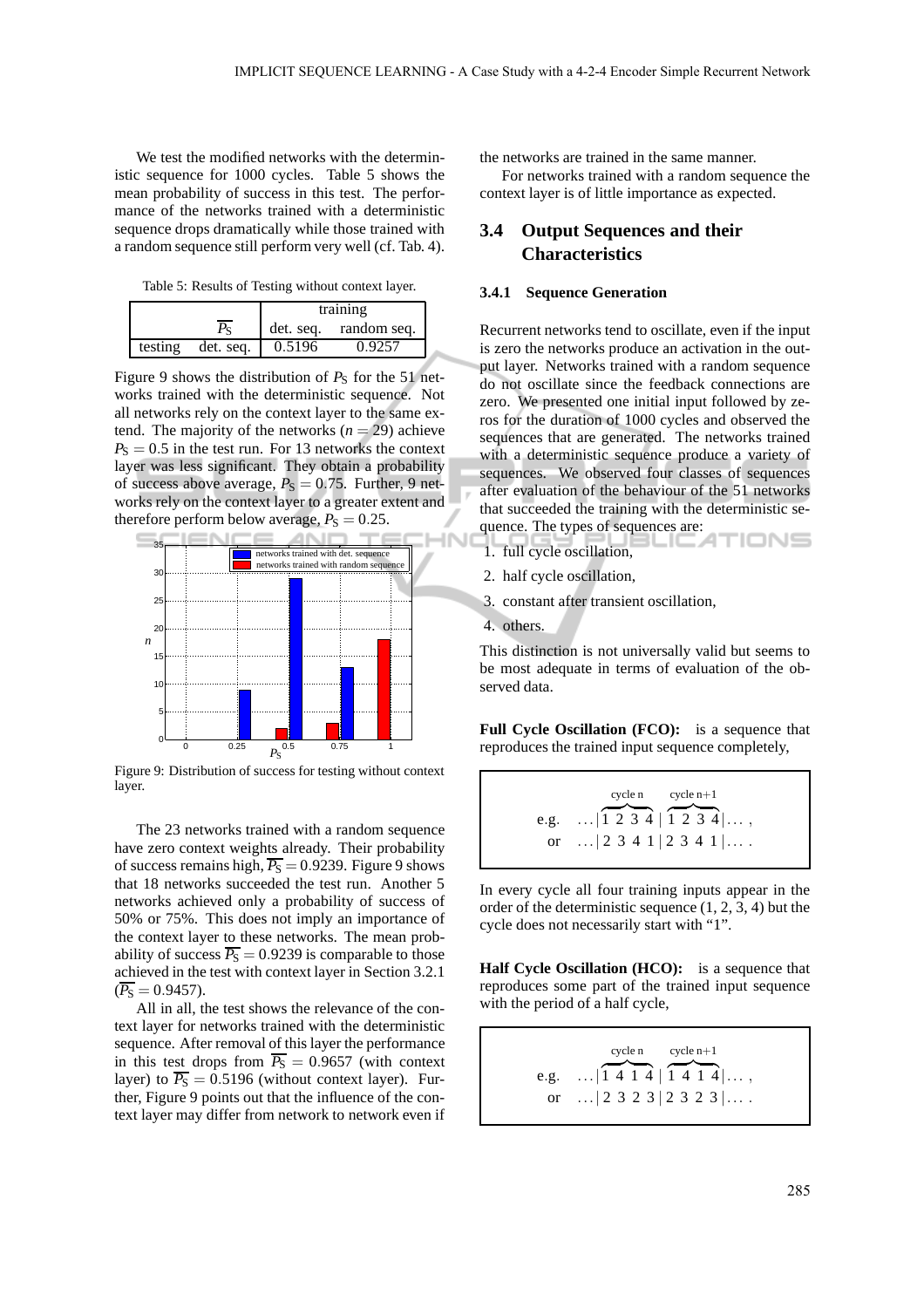Two input pattern appear alternating two times per cycle.

**Constant after Transient Oscillation (CTO):** is a sequence that takes a constant value after a transient oscillation of about two cycles,

e.g. 
$$
\overbrace{1114}^{\text{cycle 1}} |2222|2222|...
$$
\nor 4 3 4 3 |4 3 4 3 |1 2 2 2 |....

**Others:** are the sequences that do not fit into the three classes above. For instance, sequences that reproduce the trained input with a blemish or sequences that produce an oscillation with a period that spans over several cycles,

e.g. 
$$
\begin{bmatrix} \ncyclen & \ncyclen + 1 & \ncyclen + 2 & \ncgclen + 1 & 3 & 3 & 4 & 1 & 3 & 3 & 4 \n\end{bmatrix}
$$
  $\begin{bmatrix} \ncyclen + 2 & \ncyclen + 2 & \ncoclen + 1 & 3 & 3 & 4 \n\end{bmatrix}$  ...

Figure 10 shows the distribution of the generated sequences over the classes of sequences. Most of the networks  $(n = 23)$  generate the sequence presented during training after activation with one *single* input pattern. In terms of sequence learning these networks performed best. Another group of networks  $(n = 17)$ has an oscillating behaviour with the period of a half cycle. This can be interpreted as a clock signal with two pulses/beats per cycle. A constant output is produced by 5 networks after a short transient oscillation. The remaining networks  $(n = 6)$  produced some oscillation that does not fit into the aforementioned class.



Figure 10: Distribution of sequences generated by 51 networks trained with deterministic sequence over classes of sequences.

The key component to the generation of an oscillation by the network is the weight matrix of the context layer. After one initial input, the input layer makes no further contribution to the processing in the network. The output layer provides the encoding from the binary representation of the network state into the 1–of–4 coded representation at the output. The sequence of network states is solely generated by the interplay of the hidden and context layer. Figure 11 shows the mentioned part of the SRN.



Figure 11: Interaction of Hidden and Context Layer.

The process of sequence generation can be described by

$$
y_1^{(1)}(t) = \tanh(w_{11}^{(1,1)}y_1^{(1)}(t-1) + w_{12}^{(1,1)}y_2^{(1)}(t-1)),
$$
  
\n
$$
y_2^{(1)}(t) = \tanh(w_{21}^{(1,1)}y_1^{(1)}(t-1) + w_{22}^{(1,1)}y_2^{(1)}(t-1)),
$$
  
\nwith initialisation  
\n
$$
y_i^{(1)}(t=0) = \tanh(\sum w_{ij}^{(1,0)}y_j^{(0)}(t=0)).
$$
 (8)

*j*

After the initial input, the network state  $y^{(1)}(t)$  depends only on the last state  $y^{(1)}(t-1)$ . The transition of one state to another is controlled by the context weight matrix  $w^{(1,1)}$ . From this follows, that the properties of  $w^{(1,1)}$  determine which sequence the network generates or in other words, which sequence the network learned during training.

#### **3.4.2 Properties of the Context Matrix**

By polar decomposition of a matrix it is possible to separate the matrix into a component that *stretches* the space along a set of orthogonal axes and a *rotation* (Conway, 1990). The polar decomposition of a complex matrix *A* has the form

$$
A = RS \tag{9}
$$

where  $R$  is a unitary matrix and  $S$  is positivesemidefinite. The matrix *S* represents the component that stretches the space while *R* represents the rotation. The matrix *S* is given by

$$
S = \sqrt{A^*A} \tag{10}
$$

where *A* ∗ denotes the conjugate transpose of *A*. If *A* is invertible, then the matrix  $R$  is given by

$$
R = AS^{-1} . \tag{11}
$$

We used the polar decomposition to extract some properties of the context matrix that are related to the generation of the specific types of sequences.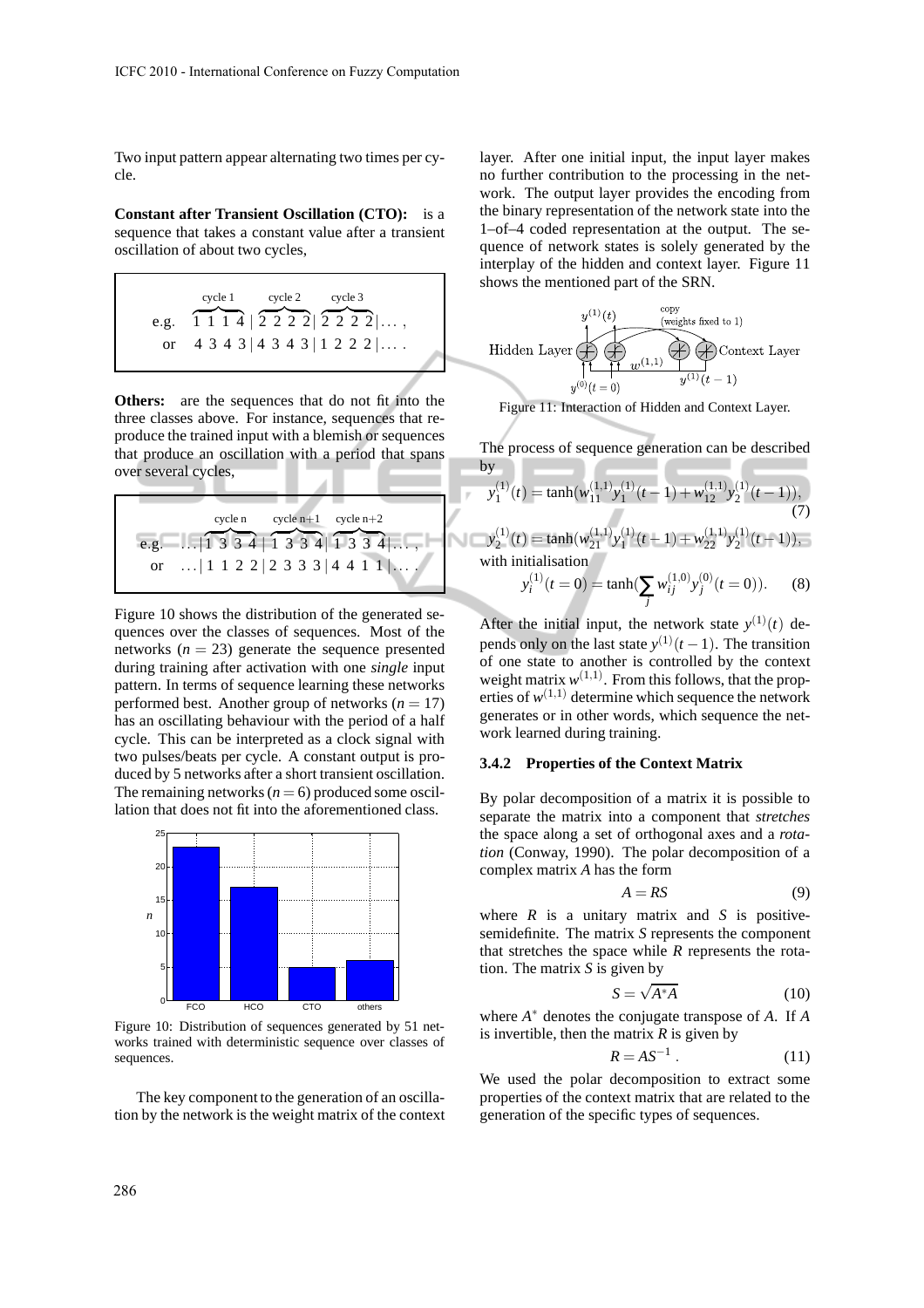**Full Cycle Oscillation.** The component of the context matrix  $w^{(1,1)}$  that represents the rotation, takes the form of a rotation matrix that acts as a rotation in Euclidean space. For example

$$
R^{(1,1)} = \begin{pmatrix} \cos(\Theta) & -\sin(\Theta) \\ \sin(\Theta) & \cos(\Theta) \end{pmatrix} . \tag{12}
$$

By that the generation of a sequence (7) turns into

$$
y_1^{(1)}(t) = \tanh(R_{11}^{(1,1)}y_1^{(1)}(t-1) + R_{12}^{(1,1)}y_2^{(1)}(t-1)),
$$
\n(13)\n
$$
y_2^{(1)}(t) = \tanh(R_{21}^{(1,1)}y_1^{(1)}(t-1) + R_{22}^{(1,1)}y_2^{(1)}(t-1)),
$$

which is a rotation of vector  $y^{(1)}$  in the  $y_1y_2$ -plane (counter)clockwise by an angle of Θ. This view neglects the effect of the component of  $w^{(1,1)}$  that stretches the space. This is possible since the hyperbolic tangent always maps  $y^{(1)}$  on values between  $-1$ and 1. For the observed context matrices the angle Θ lies between 78 and 100 degree. Figure 12 illustrates the process of the sequence generation. At every time



Figure 12: Rotation of  $y^{(1)}$  by the context matrix  $w^{(1,1)}$ .

step the context matrix rotates  $y^{(1)}$  into a new quadrant where the hyperbolic tangent maps the single components of the rotated vector onto the nearest 1 or −1. By that  $y^{(1)}$  passes all four quadrants and therefore we observe all four training inputs at the output of the network.

**Half Cycle Oscillation.** For networks that generate a HCO the component of  $w^{(1,1)}$  that represents the rotation takes the form of a reflection matrix. A reflection matrix is orthogonal with determinant  $-1$ . The eigenvalues are  $\lambda_1 = 1$  and  $\lambda_2 = -1$ . In terms of a geometric interpretation  $w^{(1,1)}$  reflects  $y^{(1)}$  from one quadrant into another and reverse. Hence,  $y^{(1)}$  passes two quadrants and therefore, we observe only two of the training inputs at the output of the network.

**Constant after Transient Oscillation and Other.** For these types we found no property in the context matrix that is shared by all observed matrices by now. A deeper investigation of the relation between properties of the context matrix and these sequences remains future work. Further the influence of the initial input on the whole process needs to be analysed.

## **4 CONCLUSIONS**

The learning task was constructed in a way such that the sequential order of the input was not needed for the solution. In this sense one can speak about *implicit* sequence learning, since the network was never explicitly trained to reproduce or predict the sequence.

During training (cf. Section 3.1) the sequential order results in a higher learning performance. Nearly twice as many networks learned the coding if trained with a deterministic sequence than with a random one (cf. Figure 4).

The observation of the weights in the context layer shows the influence of this network layer in the process of implicit sequence learning. A random input sequence provides no sequential information and a network trained with such input learns to reject the information provided by the context layer. This results in vanishing context weights (cf. Figure 7). By that the network turns into a standard feedforward network.

The testing of the trained networks in Section 3.2 shows the importance of a previously learned sequential correlation between single inputs. The performance of the networks trained with a deterministic sequence heavily depends on the presence of the temporal context in the input (cf. Figure 8 and Table 4).

The relevance of the context layer for the networks trained with the deterministic sequence was investigated by a test without this layer in Section 3.3. The overall performance drops dramatically after this change (cf. Table 4 and Table 5) but not all networks rely on the context layer to the same extent (cf. Figure 9).

There is no sequence learning without a context layer that provides the network with some memory. On the other hand, there is no guarantee that the network learns exactly the presented sequence in this layer. In fact, the input sequence often can only be reproduced in combination with an activation from the input layer. Section 3.4 clearly shows this fact. The variety of generated sequences (cf. Figure 10) points out that the networks find different representations of the sequential information. The context weight matrix is the determining factor in this process.